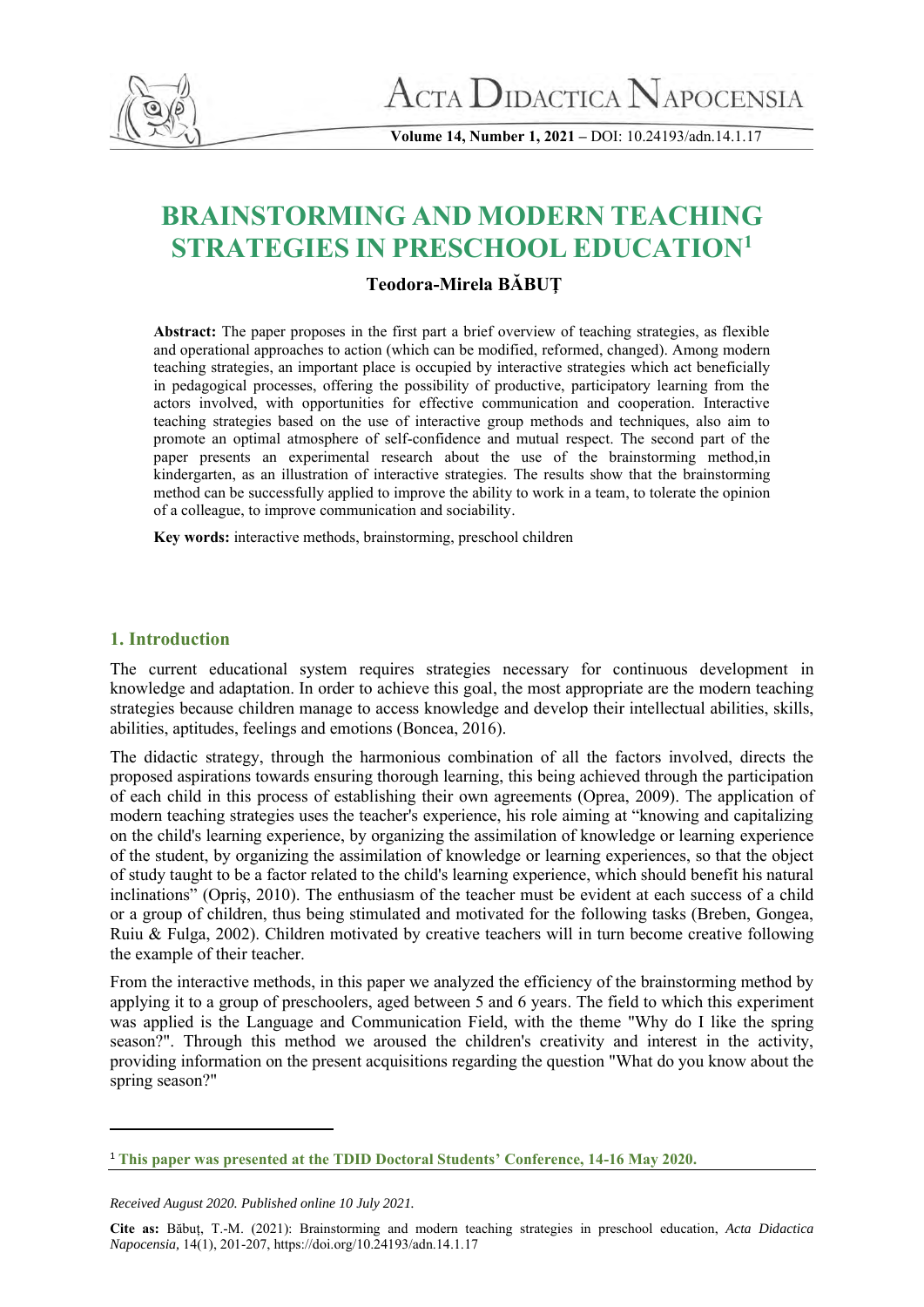The result of applying this method is also greatly influenced by the teacher's ability to know the stages, situations and how to apply it. Teachers need to be innovative, with skills to exploit various teaching methodologies, raising the quality and performance in the educational act (Jesa & Nisha, 2017).

# **1.1. Conceptual delimitation of modern teaching strategies**

From the perspective of some authors, the didactic strategies include a group of two or more methods and procedures, integrated in an operational structure, engaged at the level of teaching-learningevaluation, to achieve its general, specific and concrete pedagogical objectives, at the parameters of superior quality (Cristea, 2000). They are "systems of didactic methods and procedures, teaching means and forms of organizing the instructive-educational activity, integrated in systemic vision in unitary, coherent and convergent operational structures, aiming at the efficient, optimal construction of learning situations that generate positive learning experiences, as well as the rationalization, regulation and optimization of the teaching process" (Bocoş, 2017).

The didactic methods define "the actions necessary for the child to fulfill the concrete objectives of the training activity, designed by operationalizing the specific objectives / competencies, established within the school curricula" (Cristea, 2018).

The didactic procedures represent "the operations necessary for the student to carry out the didactic action, employed by the basic method proposed by the teacher in relation to the general purpose and the concrete objectives of the training activity" (Cristea, 2018).

The means of education represent "the tools that facilitate the realization of the didactic procedures and methods" (Cristea, 2018). They are defined as didactic-material resources that provide the didactic-material base of the school.

The connections between modern teaching strategies and interactive teaching strategies lead to the intersection of modern forms of learning with interactive learning. Interactive teaching strategies involve "creating programs that correspond to the need for interrelationship and differentiated response to students' reactions" (Oprea, 2009).

Interactive teaching strategies take into account the collaborative work of children organized in teams to achieve the proposed objectives (Popescu & Grebeniuc, 2016).

# **1.2. Modern teaching methods**

Teaching methods represent an efficient way of organizing and leading learning, a common way of proceeding that brings together in a familiar whole, the efforts of the teacher and his students (Cerghit, 2006. The pedagogical quality of the didactic method implies its transformation from a way of knowledge, proposed by the teacher, into a way of learning actually made by the preschooler, within the formal and non-formal training, with openings towards the permanent education.

The relationship between the didactic strategy and the didactic method, considers Oprea (2009, p. 31), highlights the existing differences at the level of the pedagogical time engaged in the design and realization of the training / education activities. Thus, the didactic method represents an action that aims at streamlining learning in terms of immediate results, evident at the level of a certain teachinglearning-assessment activity.

After an analysis of the literature, it can be noted that the application of modern methods leads to: active participation of children in building their own knowledge; collaborative work; intrinsic motivation in achieving goals (Tudor, 2010). The methods used in the formation of intellectual skills in teaching-learning activities, reading and writing skills, are more difficult to train in preschoolers aged 5-6 due to the level of abstraction they require (Zamfir-Străuţ, 2008). The goal of education at all levels of education is to create skills and pass on knowledge and values to young generations (Jesa & Nisha, 2017).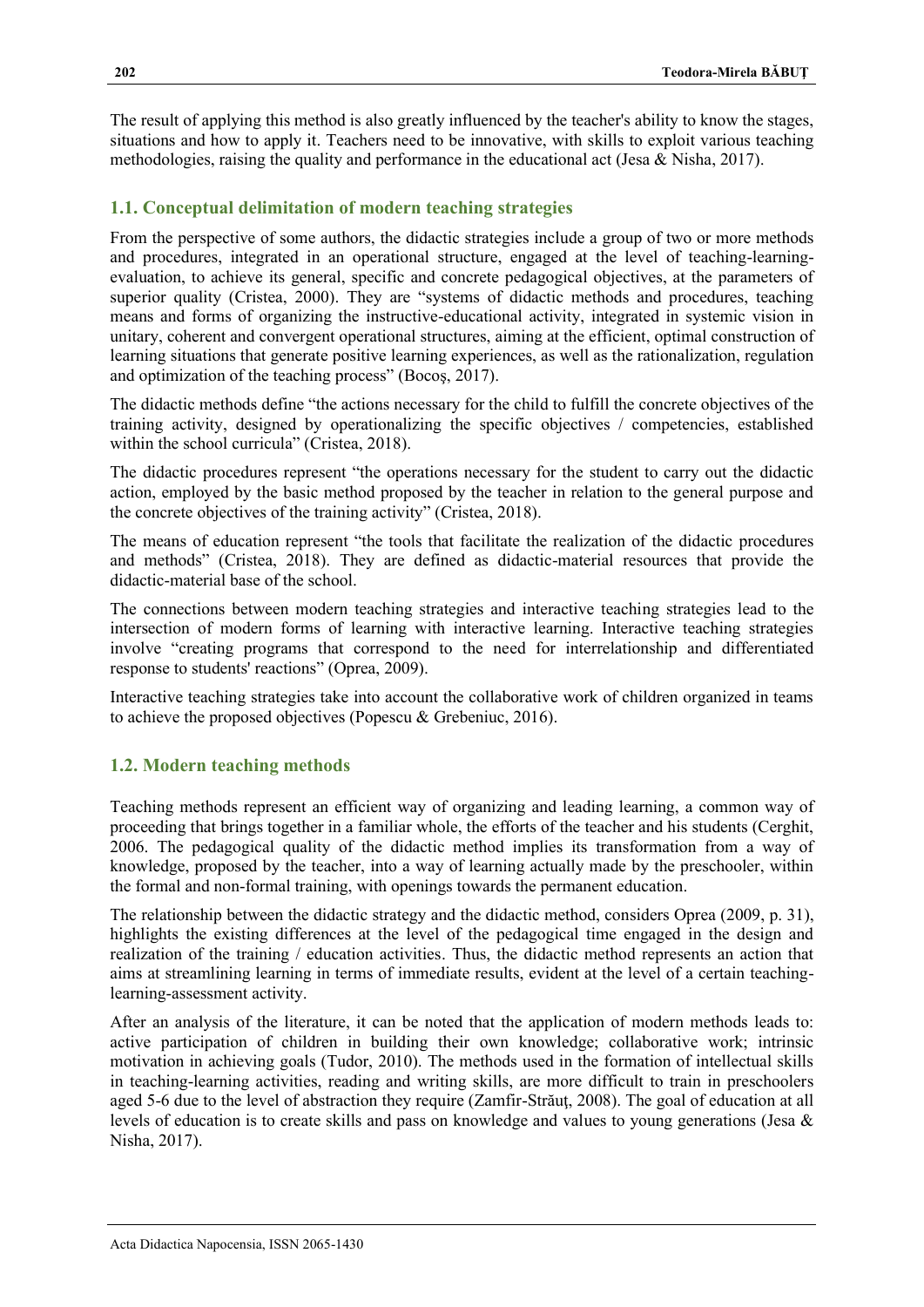The modernization of the didactic methodology represents a fundamental element of the pedagogical reform because, in the formation of the child, the methods play the role of some precious tools of knowing the reality, of real actions, of integration in the society. The primary requirement of progressive education, as Jean Piaget says, is to ensure a diversified methodology based on combining learning and independent work activities with cooperation, group learning and independent work activities (Piaget, 2012).

The reorientation of the didactic methodology in which the active-participatory methods predominate is among the priorities of the current education (Stoicuta & Vintan-Andronache, 2017).

## **1.3. Brainstorming as an interactive method of learning**

Brainstorming is a method of stimulating creativity that consists in spontaneously stating as many ideas as possible to solve a problem in a non-critical atmosphere (Breben, Gongea, Ruiu & Fulga, 2002). It was initiated by A.F. Osborn in 1953. The purpose of this method is to unleash the imagination, unusual and original ideas, unconventional opinions, provoking a chain reaction, seemingly unrelated to the issue in question, developing other ideas from other participants (Oprea, 2009).

Among the advantages of this method, we can note that "students / children are able to come up with ideas for solving certain problems" (Khzaiyem ALshammari, 2015, p. 62), which helps to increase the creative potential in teamwork and taking into account the fact that the method of "assault of ideas" or "cascade of ideas" aims to issue as many solutions, ideas, on how to solve a problem, in the hope that by combining them the solution will be obtained. optimal.

To initiate a brainstorming session, Camelia Zlate and Mielu Zlate (1982) proposed the following stages: The preparation stage; The productive stage, of issuing creative alternatives; The stage of selecting the ideas issued, which favors critical thinking.

## **1.4. Previous studies performed**

Tayyaba Zarif and Abdul Mateen (2013) conducted a study in Jordan on the role of brainstorming in teaching social studies to middle school students. The study aimed to investigate and examine the effectiveness of applying the brainstorming method to seventh grade students in geography and developing their attitudes towards it. The study involved 25 seventh graders who were randomly divided into two groups (experimental and control). The brainstorming method was used in the experimental group, and the traditional teaching methods were applied, which showed that there are significant differences between the means of the students' scores from the experimental and control groups in the achievement test and the attitude scale towards geography. The evidence of the findings indicated that brainstorming is a useful teaching technique and a favorable method to be used in the classroom.

The effect of this strategy on the development of creative thinking as a whole and below its abilities can be attributed to the advantages of this strategy which are accepted among students. Brainstorming is a technique, effective in groups that have been designed to increase the number of ideas generated by members to help find solutions to a problem (Khzaiyem ALshammari, 2015).

So far, we have not found research studies on the application of brainstorming at preschool level.

## **2. Method**

The research was carried out during the first semester of the 2019-2020 school year. A one-group quasi-experimental method was used.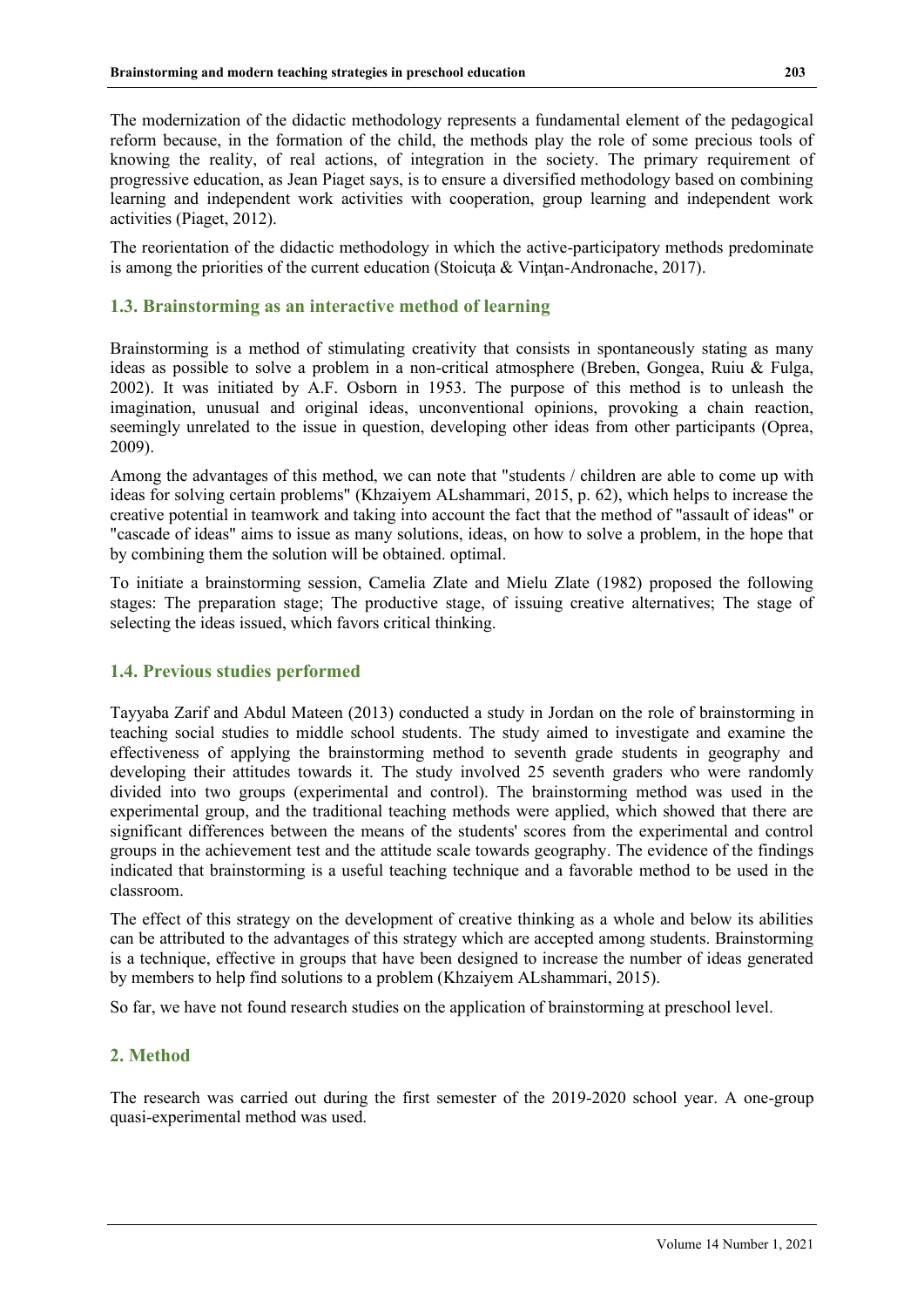#### **2. 1. Research instrument**

Given the specifics of the children involved in the experiment, we proceeded to a pre-experimental observation and, after the activity, to a post-experimental observation.

The observation sheet, as a tool, contained items related to the responsibility of solving tasks, selfdiscovery of abilities and limits, ability to work in a team, tolerance towards the colleague's opinion, mutual respect, communication component, sociability, complex cognitive abilities (divergent thinking, critical thinking, lateral thinking), time to solve, the disappearance of the fear of failure and the courage to take the risk.

## **2. 2. Participants**

The experiment involved 25 children age 5 and 6, who previously had a weak involvement in kindergarten activities, poor participation in inter-relationships with colleagues, difficulties in teamwork, fear of failure. Of the 25 children, 15 were girls: 8 6-year-old and 7 5-year-old and 10 boys: 7 6-year-old and 3 5-year-old.

# **2. 3. Carrying out the experiment**

The experiment was carried out during the activities within the Language and the Field Communication. For example, one of the activities was "Why do I like the spring season?", it was based on the question "What do you know about the spring season?". We aroused the children's interest and curiosity in presenting their own opinions on the characteristics of the spring season. Each child intervened with a short statement, in the established order, without repeating the ideas of colleagues. The ideas issued were directly proportional to the number of group members. After the ideas were stated, the children were asked to stop and say which ones were closest to the truth. The same method was used in the other activities carried out during two weeks.

## **3. Results and discussion**

It was interesting to collect the ideas of the children in case of every question discussed with the breainstorming method. They had many interested ideas on every topic, some of them based on what they have already known in the discussed topic (scientific facts) or what they have observed in their environment, other ideas were taken from children stories, and others are the result of children's imagination and creativity. For example, from the confrontation of ideas, spring revealed itself for the whole group as a naughty, cheerful, jumpy, troubled, rebellious or even vengeful young woman, passing from sunny days with migratory birds to flakes delayed by sharp winds. These ideas show that using the brainstorming method the children's curiosity and emotions were both stimulated due to the discovery.

The children's behavior changed by finding out several opinions regarding a single problem, they, being divided into teams, felt stimulated, and the responsibility for solving the tasks increased.

Table 1 presents the results of the pre-experimental observation. The number of children in case of who the observed behavior was present is presented in case of each criteria. It can be seen that there are more 5-year-old girls and 6-years-old boys who had a higher responsibility in solving the task. The ability to work in a team was higher in 6-year-old girls. Tolerance towards the opinion of colleagues is higher in girls than boys. The 5-year-old girls gained a higher mutual respect. Boys are much more communicative and sociable than girls. The complex cognitive abilities of girls were higher than these abilities of boys.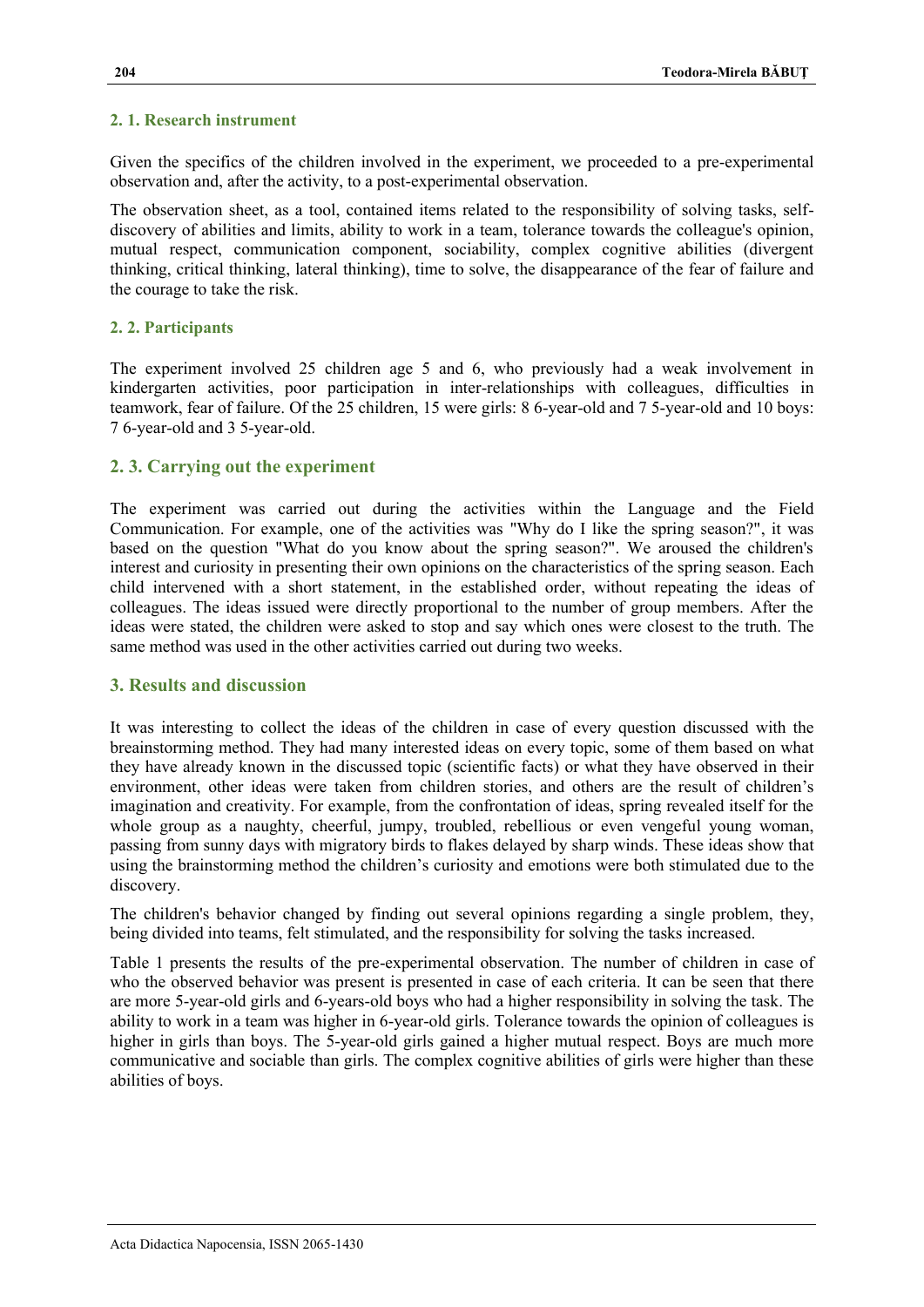| <b>Brainstormin</b> |                                           | <b>Observation before brainstorming</b> |                                                                    |                   |                   |                  |                                                          |  |  |  |
|---------------------|-------------------------------------------|-----------------------------------------|--------------------------------------------------------------------|-------------------|-------------------|------------------|----------------------------------------------------------|--|--|--|
| g methods           | Responsabilit<br>y in solving<br>the task | Ability to<br>work in a<br>team         | Toleran<br>ce<br>towards<br>the<br>opinion<br>of<br>colleagu<br>es | Mutual<br>respect | Commu<br>nication | Sociability      | Complex<br>cognitive<br>skills<br>(critical<br>thinking) |  |  |  |
| Girls 6 years       | $\overline{2}$                            | 4                                       | $\mathbf{1}$                                                       | 3                 | $\overline{2}$    | 2                | 6                                                        |  |  |  |
| Girls 5 years       | $\overline{4}$                            | $\overline{2}$                          | 5                                                                  | 5                 |                   | $\boldsymbol{0}$ | $\overline{4}$                                           |  |  |  |
| Boys 6 years        | 5                                         | 3                                       | $\mathbf{1}$                                                       | 3                 | 4                 | 3                | 4                                                        |  |  |  |
| Boys 5 years        | 1                                         | $\boldsymbol{0}$                        | $\theta$                                                           | $\boldsymbol{0}$  |                   | 1                |                                                          |  |  |  |
| Total               | 12                                        | 9                                       | 7                                                                  | 11                | 8                 | 5                | 15                                                       |  |  |  |

**Table 1.** *Observation before applying the brainstorming method*

After the application of the brainstorming method the same observation sheets were filled in, the results are presented in Table 2. It can be seen that no major improvements were observed regarding the responsibility in solving the task. The ability to work in a team has been improved, especially in the case of 5-year-old childrens. In the case of girls, tolerance towards the opinion of colleagues has also increased. There were no improvements in mutual respect. In the case of communication, girls develop this skill by applying the brainstorming method. The sociability within the group has increased very much. By applying this method, complex cognitive abilities have not changed.

| <b>Brainstormin</b><br>g methods |                                              | <b>Observation after brainstorming</b> |                                                      |                   |                   |                |                                                          |  |  |
|----------------------------------|----------------------------------------------|----------------------------------------|------------------------------------------------------|-------------------|-------------------|----------------|----------------------------------------------------------|--|--|
|                                  | Responsab<br>ility in<br>solving the<br>task | Ability<br>to work<br>in a<br>team     | Tolerance<br>towards the<br>opinion of<br>colleagues | Mutual<br>respect | Commu<br>nication | Sociability    | Complex<br>cognitive<br>skills<br>(critical<br>thinking) |  |  |
| Girls 6 years                    | $\overline{4}$                               | 4                                      | 4                                                    | 3                 | 5                 | $\overline{4}$ | $\theta$                                                 |  |  |
| Girls 5 years                    | 3                                            | 5                                      | 1                                                    | 1                 | 4                 | $\overline{4}$ | $\mathbf{0}$                                             |  |  |
| Boys 6 years                     | $\boldsymbol{0}$                             | $\overline{4}$                         | 5                                                    | 3                 | $\overline{2}$    | 3              | $\mathbf{0}$                                             |  |  |
| Boys 5 years                     | $\boldsymbol{0}$                             | $\overline{2}$                         | $\overline{2}$                                       | $\overline{2}$    | $\overline{2}$    | $\overline{2}$ | $\theta$                                                 |  |  |
| Total                            | 7                                            | 15                                     | 12                                                   | 9                 | 13                | 13             | 0                                                        |  |  |

**Table 2.** *Observation after applying the brainstorming method*

As can be seen, the brainstorming method can be successfully applied to improve the ability to work in a team, to tolerate the opinion of a colleague, to improve communication and sociability.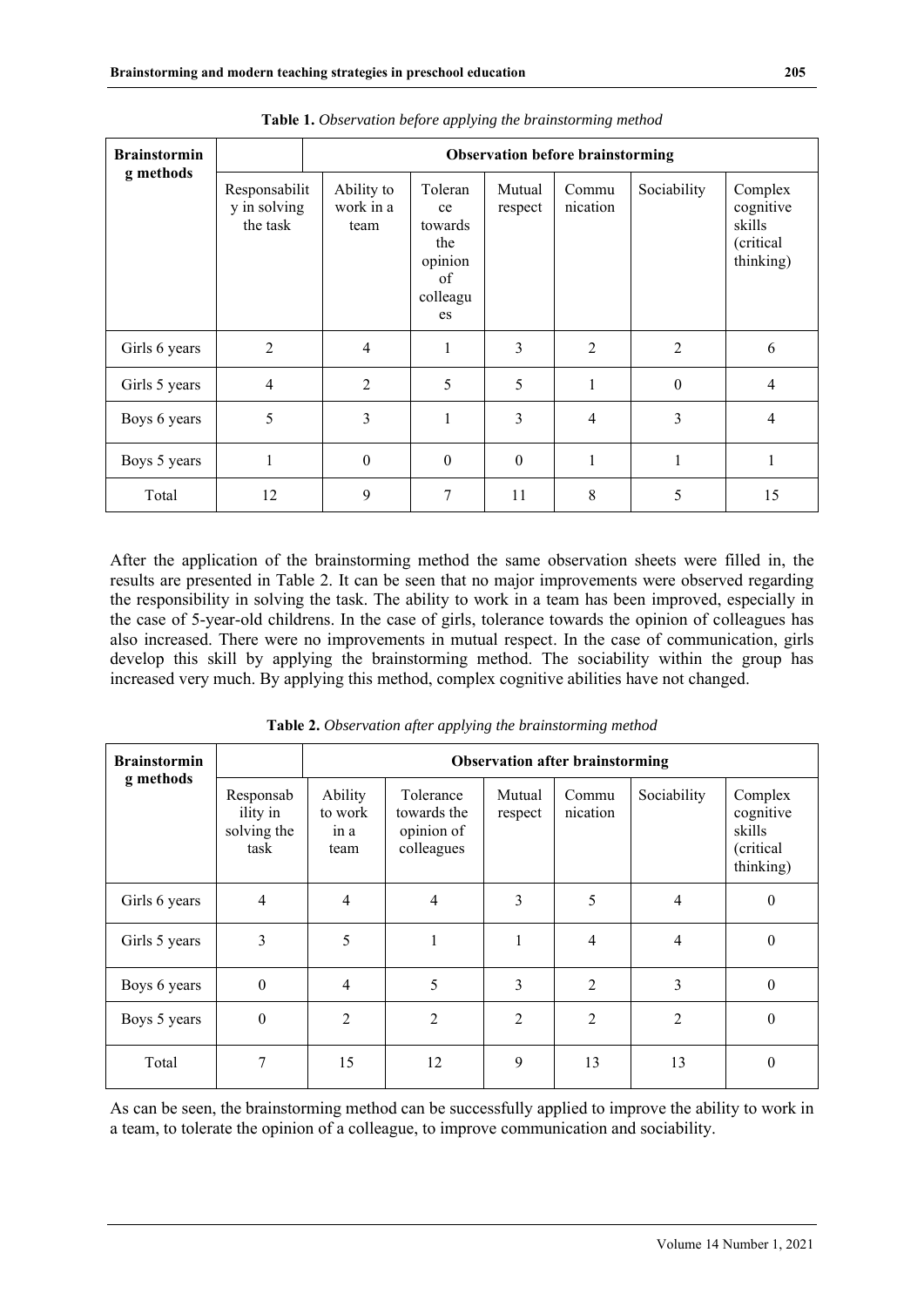## **4. Conclusion**

The introduction of modern teaching methods is measurable by the results and feedback obtained from children. Following the evolution of children during activities, I believe that the effectiveness of the brainstorming method can be proven in: the emergence of new, modern ideas; encouraging personal contribution; social development by acquiring social components (self-respect, sense of identity, ability to withstand adversity); the use of higher level mental processes: abstract thinking, critical thinking; cultivation: tolerance, motivation, desire for knowledge, creativity, individual and group responsibility; using self-assessment based on analysis and compared to colleagues.

The results of the experimental research presented in this paper show that the brainstorming method can be successfully applied to improve the ability to work in a team, to tolerate the opinion of a colleague, to improve communication and sociability.

Thre research has few limitations. First of all, it was applied only to one preschool group. Following the research, it was found necessary to apply the experiment to several groups of preschoolers for more conclusive results. The absence of a control group is another limitation of the research because the group cannot be tested with another method that is not interactive (traditional). Also the two week period of the intervention could be too short for obtaining more significant change in childrens behavior and competencies. It could be possible that applying for a longer period of time thise method could have an impact also on cognitive skills.

#### **References**

- Bocos, M. (2017), Didactica disciplinelor pedagogice: un cadru constructivist ediția a IV-a, revizuită (Didactics of pedagogical disciplines: a constructivist framework - 4th edition, revised), Piteşti: publishing house Paralela 45.
- Boncea, A.G. (2016). Modern teaching strategies. Interactive teaching methods learning evaluation, Anals of the "Constantin Brâncuși" University of Târgu Mureș, Education Sciences Series, Issue 3/2016, 26-50.
- Breben, S., Gongea, E., Ruiu, G. & Fulga, M. (2002), Interactive group methods methodological guide. Arves.
- Cerghit, I. (2006), Metode de învățământ: ediția a IV-a revăzută și adăugită (Teaching methods: 4th edition revised and added), Iaşi: Polirom.
- Cristea, S. (2000). Dictionar de pedagogie (Dictionary of pedagogy). Chisinău: editorial group Litera international.
- Cristea, S. (2018), Metodologia de instruire în procesul educational. Metode şi tehnici de predare (Training methodology in the educational process. Teaching methods and techniques), Bucureşti: Didactica Publishing House.
- Jesa, M., & Nisha E.V. (2017). Teaching strategies adopted by teachers at higher education level in Kerala: A research report. Higher Education for the the Future 4(1) 4-11. The Kerala State: Sage Publications. DOI: 10.1177/2347631116680912
- Khzaiyem ALshammari, M. (2015). Effective Brainstorming in Teaching Social Studies for Elementary School. American International Journal of Contemporary Research. 5(2), 60-65.
- Oprea, C.L. (2009), Strategii interactive de predare (Interactive teaching strategies), Bucureşti: Didactic and Pedagogical Publishing House.
- Opriş, D. (2010), Ipostaze ale utilizării textului biblic în educaţia religioasă: teorie, aplicaţii, cercetare (Hypostases of the use of the biblical text in religious education: theory, applications, research), Iaşi: publishing house Sf. Mina.
- Piaget, J. (2012), Judecata morală la copil (Moral judgment in the child), tras. from fr. of Dan Răutu. 3<sup>rd</sup> edition. Ch.: Cartier publishing house.